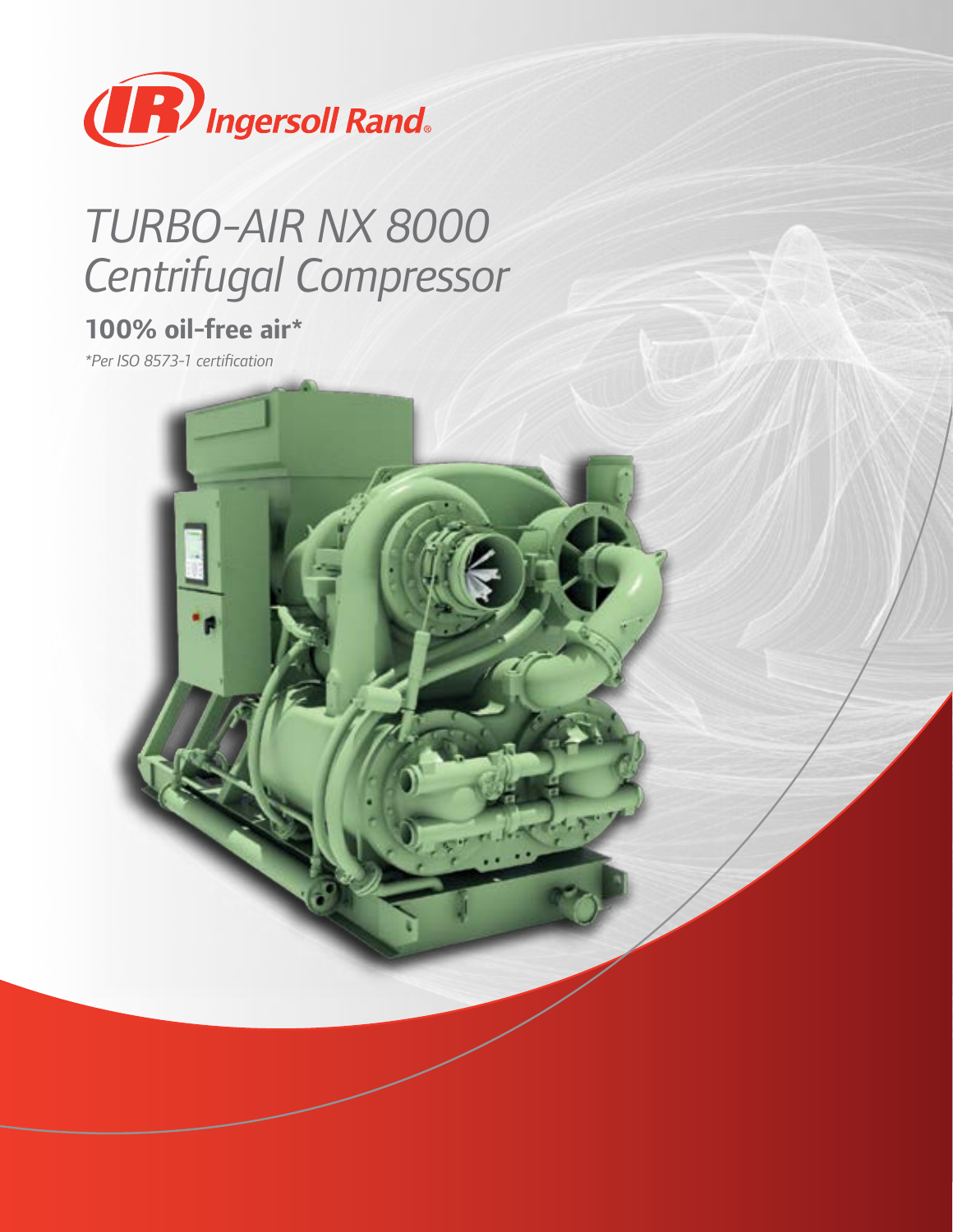## **Same Engineered Quality, All New Compressor**

Ingersoll Rand has a long-standing tradition of providing innovative products and technology that positively affect our customers' bottom line. Following this tradition, Ingersoll Rand is proud to introduce the new TURBO-AIR<sup>®</sup> NX 8000, a centrifugal compressor designed to meet the highest performance and reliability standards. These high standards were achieved by incorporating robust design features that increase flow and optimize efficiency in a compact footprint.





• Integrated structural sub-base also serves as lubricant reservoir, drive motor foundation, and mounting platform for lube system accessories, including the aux oil pump, oil heater, and oil cooler.



- Optimized stage and gas passages utilizing computational fluid dynamics (CFD)
- OEM-optimized cast-in-water manifold, with provisions for optional patent-pending integral trim valves
- Interchangeable intercooler bundles

#### **ISO Certified Class Zero**

Our TURBO-AIR centrifugal compressor product line has been engineered to produce oil-free air for more than 60 years. This certification officially acknowledges the ability of our compressors to produce 100% oil-free air, providing our customers with enhanced quality assurance.



#### **Compare the innovative centrifugal compressor technology of the TURBO-AIR NX 8000 with other compressors, and the advantages are clear.**

| <b>TURBO-AIR COMPRESSORS</b>                                                                                                                                                                                                   | <b>OTHER COMPRESSORS</b>                                                                                                                                               |
|--------------------------------------------------------------------------------------------------------------------------------------------------------------------------------------------------------------------------------|------------------------------------------------------------------------------------------------------------------------------------------------------------------------|
| • Compression elements do not wear or require<br>periodic replacement<br>· Oil filter elements are easily replaced<br>· Bearings designed for extended life                                                                    | · Require reqular maintenance and periodic replacement of air ends<br>· Result in high operating expenses and significant machine<br>downtime                          |
| · 100% oil free per ISO 8573-1 certification<br>• Prevent contamination of system                                                                                                                                              | • Oil filters must be installed at discharge<br>• Potential for oil carryover that fouls the process<br>· Oil-free claim is dependent on uninterrupted seal gas supply |
| $\cdot$ Centrifugal compressors are proven to have a<br>long mean time between failures (MTBF), and<br>independent research has shown an industry-<br>leading availability of 99.7%<br>· Conservative high-quality gear design | • Contacting compression elements are subject to wear<br>· Limited rotating element life<br>· Designed-in wearing items to generate aftermarket revenues               |
| • Automatic operation for any operating condition<br>• State-of-the-art MAESTRO™ suite of controls<br>• PLC control available                                                                                                  | • Limited control capability<br>• Costly, high-maintenance variable speed configurations                                                                               |
| · Essentially vibration-free<br>· No special foundation is required                                                                                                                                                            | • Special foundations needed to handle heavy weight<br>• Precautions must be taken to prevent transmission of vibration<br>to other equipment                          |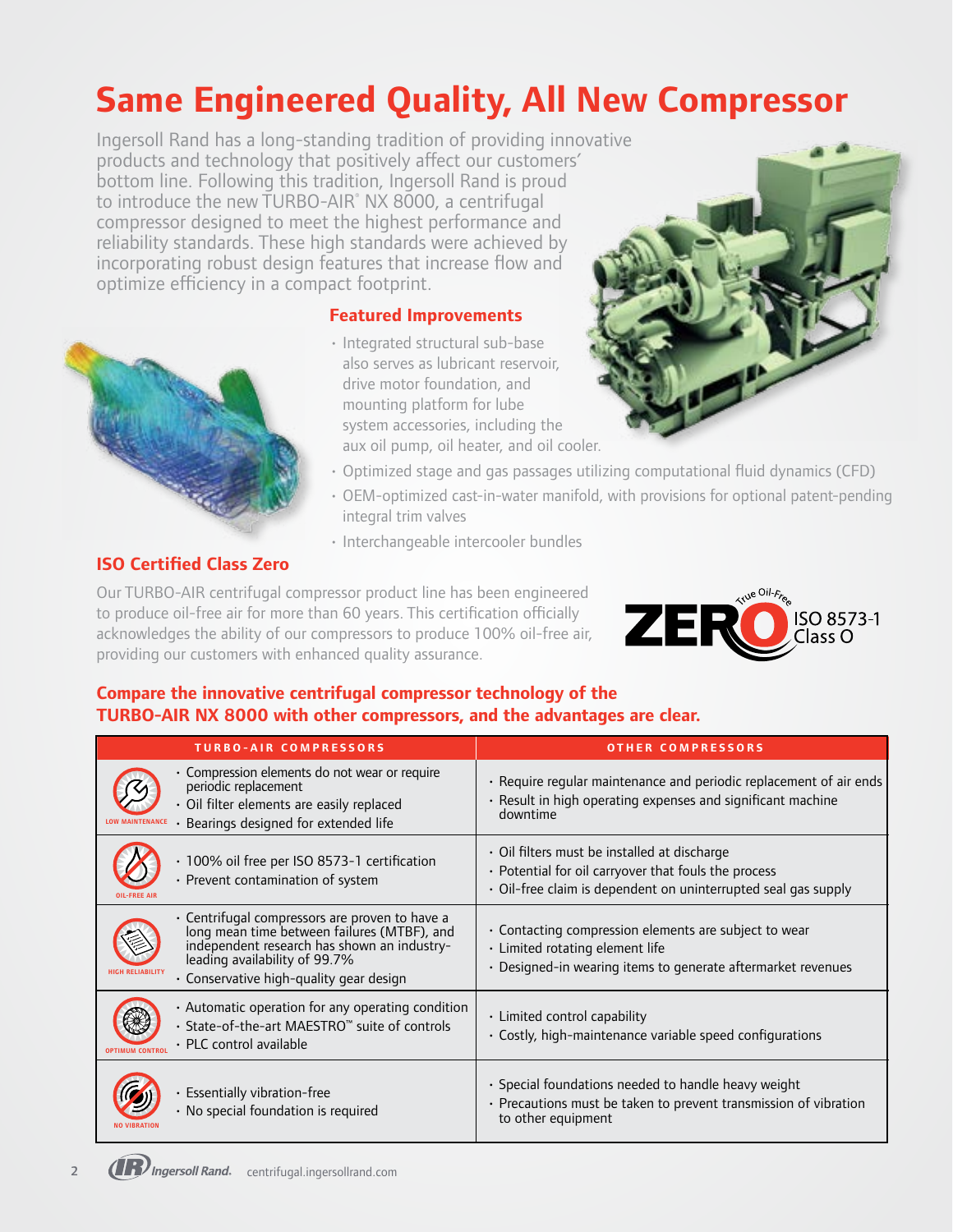### **TURBO-AIR NX 8000 Centrifugal Compressor** TURBO-AIR NA 12000 COMPRESSO

### *Efficient Package*

The TURBO-AIR NX 8000 centrifugal compressor features easy, low-cost installation and operation. Select from over 36 pre-engineered aerodynamic configurations, or have us design a custom-engineered aero for nave as assign a castom engineered acro for One-, two- or three-stage designs available.

Compressor Motor Sizes Available 750 to 1700 kW (1000 to 2250 hp)

Compressor Discharge Pressure Range Compressor Flow Range 2.5 to 14.5 barg (35 to 210 psig) **Compressor Flow Range** 135 to 305 m<sup>3</sup>/min (4850 to 10,800 CFM) Typical Package Weight\* 11,340 kg (25,000 lb) *\*driver dependent* **Lowest Compressor Operating Cost**

#### **Low Total Cost of Ownership**

Over time, the energy required to power a compressed air system is the largest cost associated with a compressor; particularly in today's fluctuating energy markets. That is why, to accurately determine the return on your investment, it is important to consider the total messiment, it is important to consider the consument, it is important to consider the co including the initial investment, energy consumption and maintenance costs.

As the chart below demonstrates, the TURBO-AIR NX 8000 provides some of the lowest total life-cycle costs of any compressor.

The power savings delivered can significantly speed up the payback on your initial investment, and the savings continue to build the more you use the TURBO-AIR NX 8000.



#### **Typical Performance Curve for 1700 kW (2250 hp)/8.6 barg (125 psig) Typical Performance Curve for**



#### **Life-Cycle Cost Comparison Life Cycle Cost Comparison**



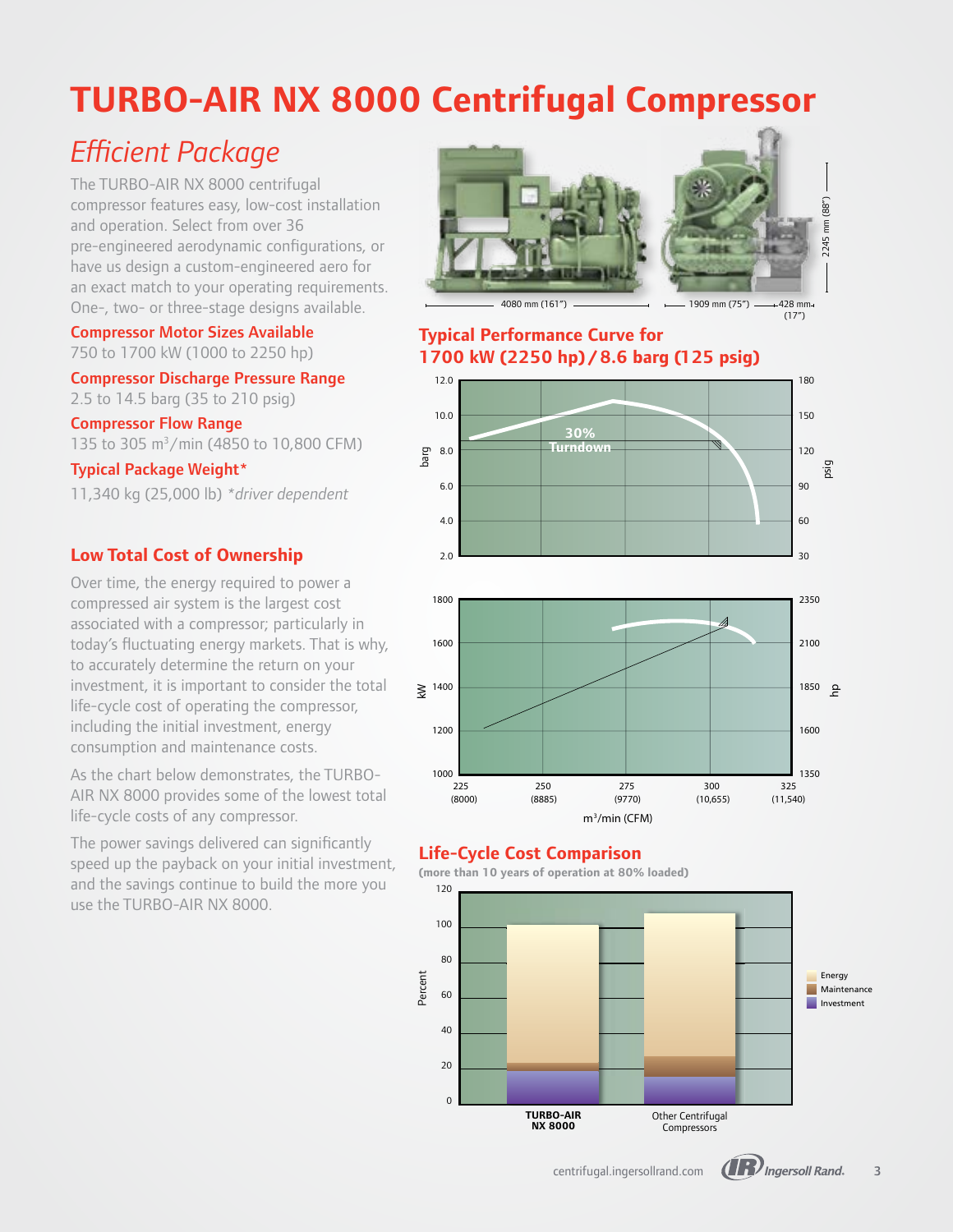# **TURBO-AIR NX 8000 Centrifugal Compressor**

**BASE**

6

#### **Features and Benefits**

The TURBO-AIR NX 8000 centrifugal compressor is newly improved, with a variety of upgraded features.



1

2

7

• Allows for up to 9% increase in turndown efficiency • Enhanced linkages for improved reliability

4



#### **NX8000.com**

Download the TURBO-AIR NX 8000 augmented reality app and then point your mobile device at the brochure cover for a virtual product experience.

5



3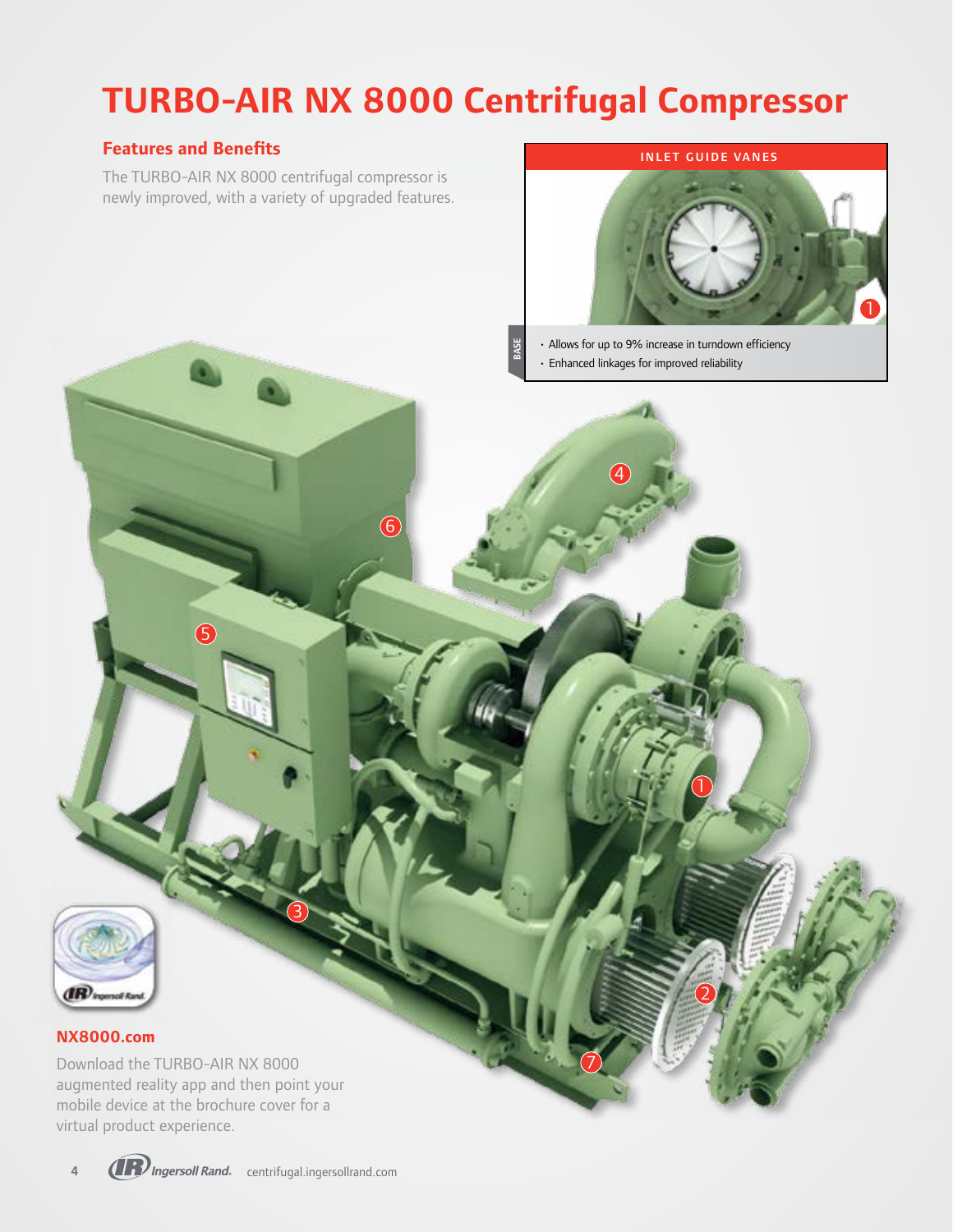

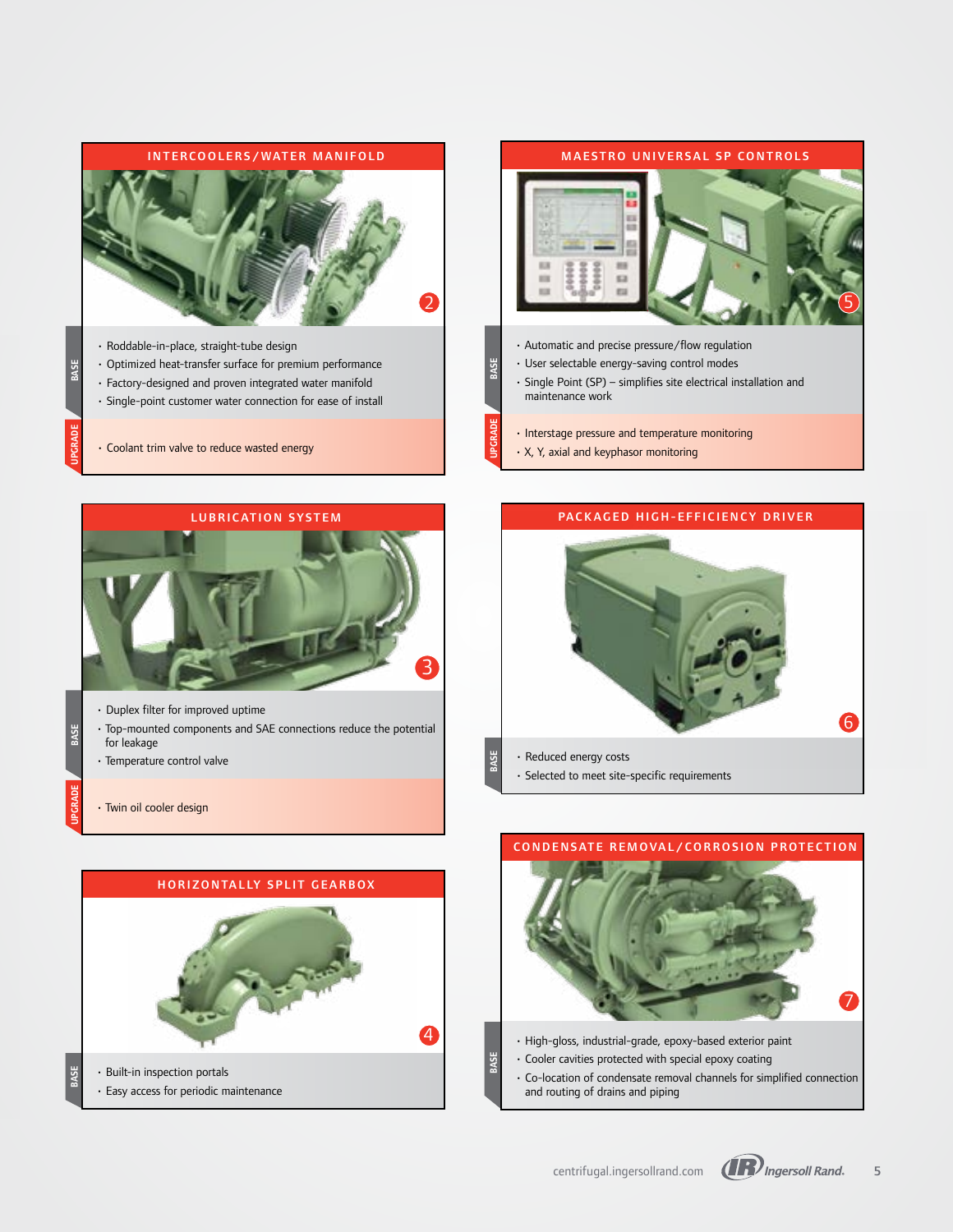#### ROBUST AIR END AND ROTATING COMPONENT DESIGN



- High-efficiency AGMA 13 gearing
- Five-axis milled impellers
- Split seal and bearing design for ease of inspection
- Non-contacting air and oil seals
- Stainless steel rotating compression elements
- Optimized low-solidity diffusers
- Integral scrolls ensure precise concentricity and gear alignment



# TILTING PAD JOURNAL BEARING AND TAPERED LAND THRUST BEARING Independent thrust and journal bearings enhance mechanical reliability for a wide range of loads and eliminate hot oil carryover, reducing bearing pad temperatures. Thrust bearing designed to limit axial rotor float, enabling high stage efficiency.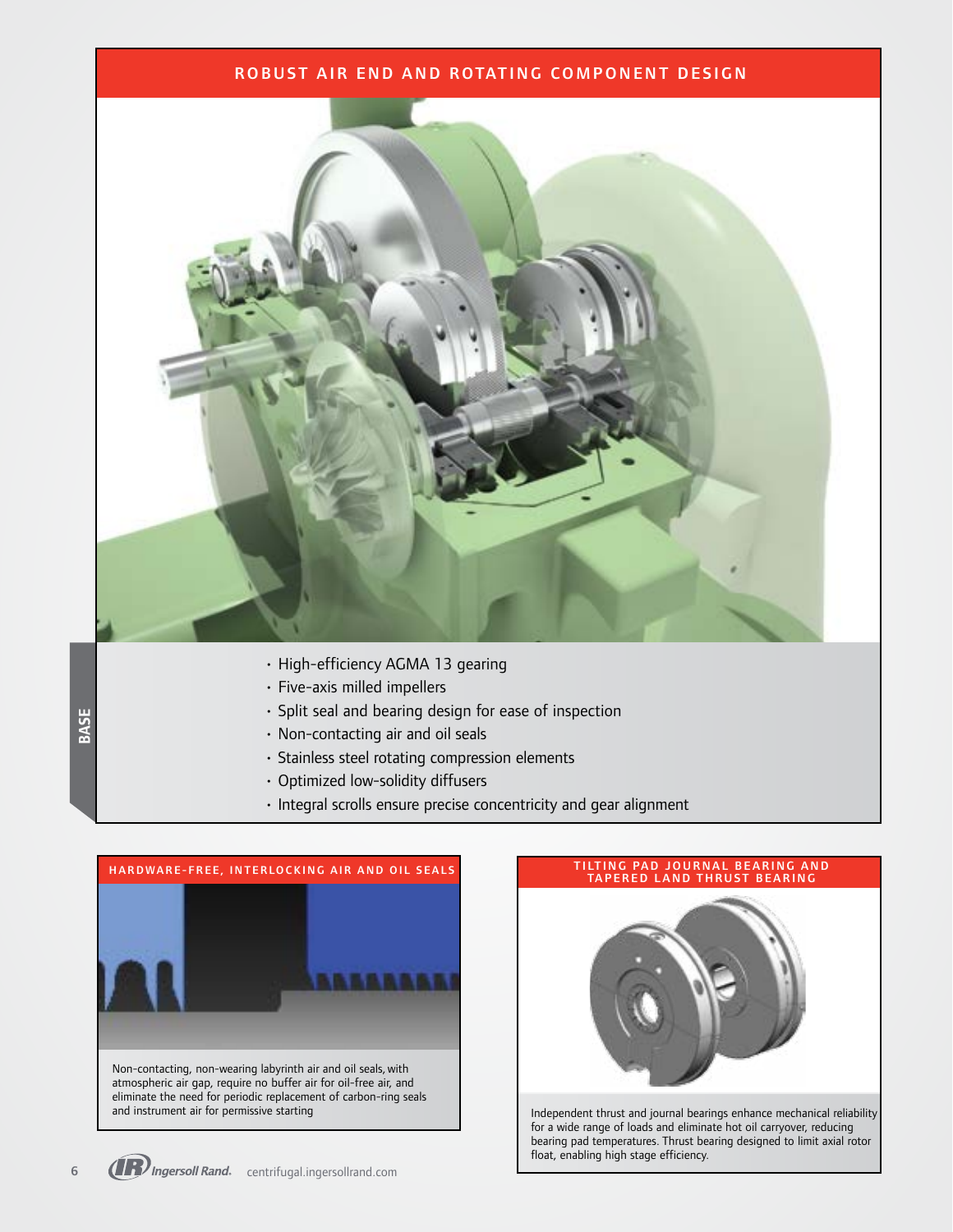### **Your Trusted Partner in Compressed Air**

SYSTEM LIFECYCLE CARE Optimize your total **Cost** of ownership, while maximizing **Availability**, **Reliability** and **Efficiency** throughout the life of your compressed air system with our Lifecycle CARE services.



**Design • Install • Commission • Operate • Maintain • Extend**

### **PackageCARETM** *...eliminate the inconvenience*

No matter where your facility is located, Ingersoll Rand is committed to serving you 24 hours a day, seven days a week, and is available to support you with innovative, cost-effective service solutions that will keep you running at peak performance. Let Ingersoll Rand handle the pressures and responsibilities of owning a compressed air system with our signature service contract.